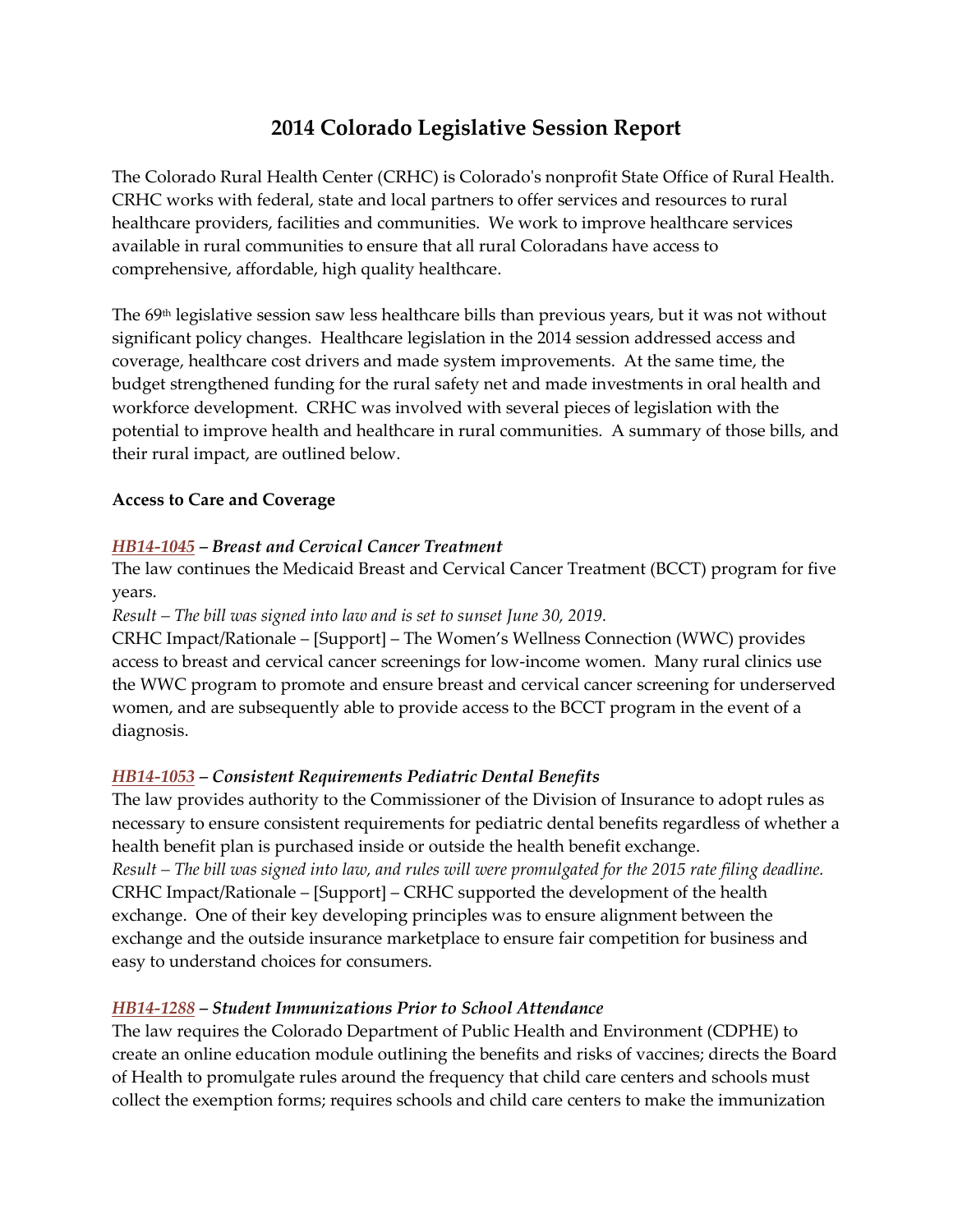and exemption rates publicly available upon request; directs CDPHE to work with other state agencies to establish a policy on immunization data collection; and directs CDPHE to provide technical assistance to schools and child care centers regarding how to analyze and interpret immunization data.

### *Result – The bill was signed into law and is set to take effect July 1, 2014.*

CRHC Impact/Rationale – [Support] – Rural Health Clinics (RHCs) and other rurally located clinics provide vaccines to patients. The introduced version of the bill would have directly impacted providers, but the passed version will have little impact.

# *[SB14-144](http://www.leg.state.co.us/clics/clics2014a/csl.nsf/fsbillcont3/190C97E3D69E5CFD87257C360078CC81?open&file=144_enr.pdf) – Family Medicine Residency Programs in Rural Areas*

The law extends the Commission on Family Medicine's support of the development and maintenance of the family medicine residency programs in rural and other underserved areas of the state and requires an annual report regarding its efforts. The Commission will complete a study concerning how residency programs will meet the primary care workforce needs of rural Colorado and other underserved parts of the state.

*Result – The bill was signed into law, and the report will be submitted on or before March 1, 2015.*  CRHC Impact/Rationale – [Support] – The report requires the Commission make recommendations concerning funding to support family medicine training. Increasing and optimizing healthcare workforce capacity is essential to ensuring Coloradans have access to care across the state.

# *[SB14-180](http://www.leg.state.co.us/clics/clics2014a/csl.nsf/fsbillcont3/07F33FD71ACE57F287257C860080A02F?open&file=180_enr.pdf) – Transfer Senior Dental Program to Health Care Policy and Financing*

The law moves the Old Age Pension Dental Program from the Department of Public Health and Environment to the Department of Health Care Policy and Financing and makes changes to the program. The newly named Colorado Dental Health Care Program for Low-Income Seniors will be a grant program for qualified low-income seniors who are not eligible for Medicaid or private insurance.

*Result – The bill was signed into law, and the transfer and program changes take effect March 1, 2015.*  CRHC Impact/Rationale – [Monitor] – Currently, few CRHC members participate in the OAP Dental Program, but some rural local public health agencies participate as it provides lowincome seniors with access to oral health services. In the future, the take up rate might increase, therefore, CRHC participated in stakeholder conversations to ensure any proposal to move the program ensured patients maintained access to services during the transfer, allowed as many providers and community-based organizations to participate in the program as possible, and did not add administrative burdens to grantees.

# **Affordability and Cost**

# **[SB14-016](http://www.leg.state.co.us/clics/clics2014a/csl.nsf/fsbillcont3/DFCC8132D25D9DA787257C3000062034?open&file=016_01.pdf)** *– CDPHE Regulate Free Standing Emergency Centers*

The bill proposed new licensing standards for emergency rooms that aren't affiliated with a hospital. It would have created its own license category, required the free standing emergency centers to serve all patients regardless of their ability to pay and prevented the centers from charging a facility fee.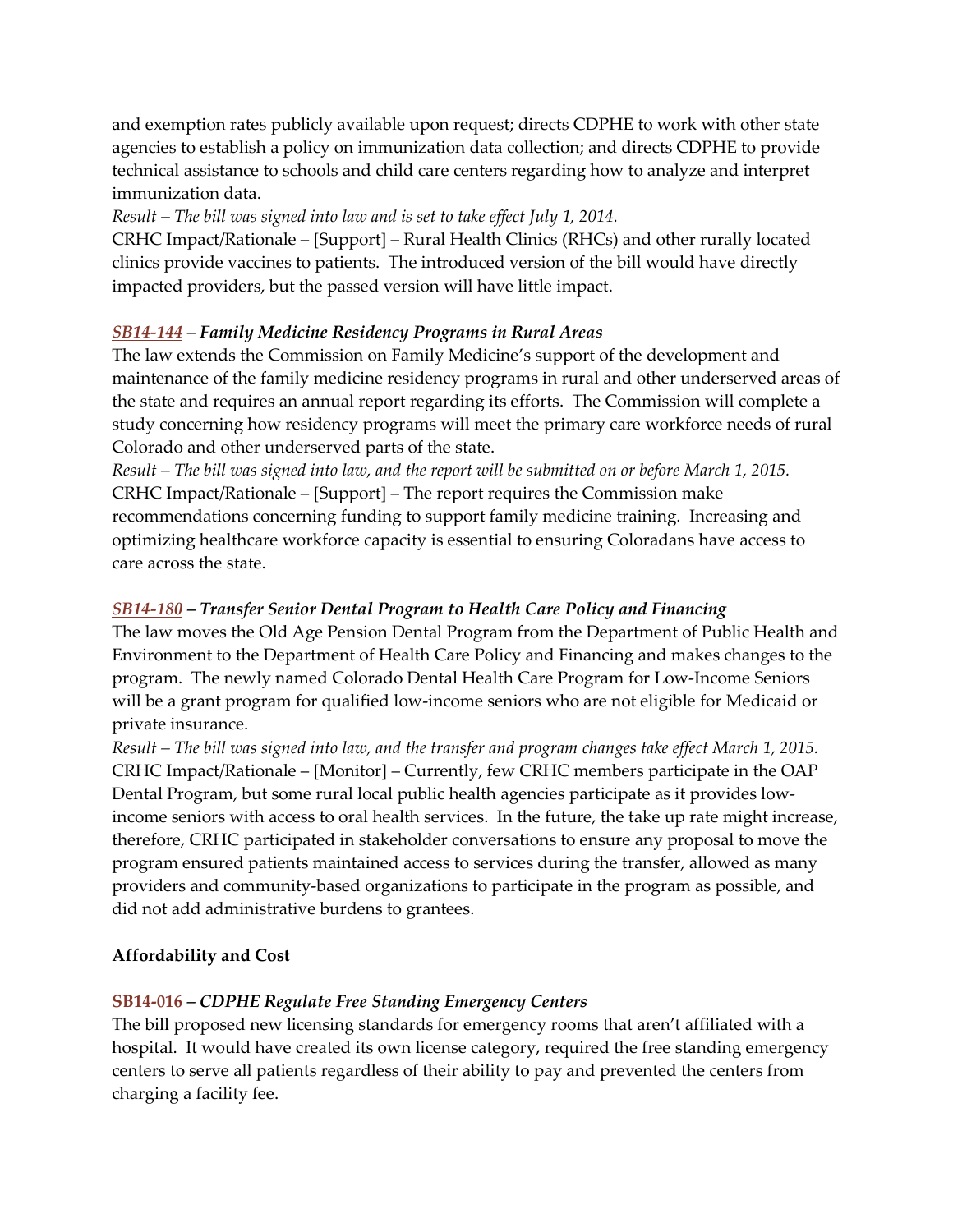#### *Result – The bill was killed.*

CRHC Impact/Rationale – [Monitor] – CRHC was initially concerned that the bill would create unintended consequences by making changes to the community clinic license. In committee, the bill was amended to create its own license category, thereby reducing concern.

#### *[SB14-050](http://www.leg.state.co.us/clics/clics2014a/csl.nsf/fsbillcont3/B0AE346CF3A6AB7F87257C4300636A3F?open&file=050_enr.pdf) – Financial Assistance in Colorado Hospitals*

The law clarified the standards and expectations for financial assistance in Colorado hospitals by allowing for hospitals to have a clear understanding of the guidelines for implementing the Hospital Payment Assistance Program enacted in 2012 (SB12-134). Additionally, the law requires the Department of Public Health and Enforcement to promulgate rules and to evaluate hospitals for compliance with all aspects of the Program.

*Result – The bill was signed into law, and the Hospital Financial Assistance Standards Committee will begin meeting in by August 6, 2014.* 

CRHC Impact/Rationale – [Support] – Not having health insurance places individuals and families at financial risk when faced with costly medical services in the event of hospitalization. The law ensures that low-income hospital patients are informed about the availability of financial assistance and that patients can access affordable hospital care when they need it.

#### *[SB14-187](http://www.leg.state.co.us/clics/clics2014a/csl.nsf/fsbillcont3/CE2BF2264305C4CC87257C360078C30E?open&file=187_enr.pdf) – Colorado Commission Affordable Health Care*

The law creates the Colorado Commission on Affordable Health Care to analyze health care costs in Colorado. The Commission will be comprised of 12 voting members with expertise in the areas of healthcare administration, financing, delivery and consumption and other pertinent disciplines, and is tasked with studying and making recommendations to address rising healthcare costs.

*Result – The bill passed. The members of the Commission will be announced by July 7, 2014. An annual report will be submitted in 2015 and 2016, and the Commission will submit a final report by June 30, 2017 detailing their work and the final outcomes of its efforts.*

CRHC Impact/Rationale – [Monitor] – Colorado has made great strides to increase coverage through the Medicaid expansion and by creating a state-based exchange. Rural Coloradans historically pay higher premiums for health insurance. The Commission will represent both rural and urban areas and will move the conversation from coverage to cost.

#### **System and Administrative Changes**

# *[HB14-1115](http://www.leg.state.co.us/clics/clics2014a/csl.nsf/fsbillcont3/40754454E62954FE87257C360078CFB0?open&file=1115_01.pdf) – Medicaid Expansion Private Insurance Pilot Program*

The bill would have created a premium assistance pilot program to enroll some Medicaid clients in a health plan offered through the health benefit exchange. The premiums for the plan would be paid for by the state.

#### *Result – The bill was amended to become a study, but ultimately died in committee.*

CRHC Impact/Rationale – [Monitor] – If this were to become law, it could pose some access barriers for vulnerable patients. However, a study might provide valuable information about the viability of a premium assistance pilot program for Colorado's Medicaid expansion population before directly impacting patients.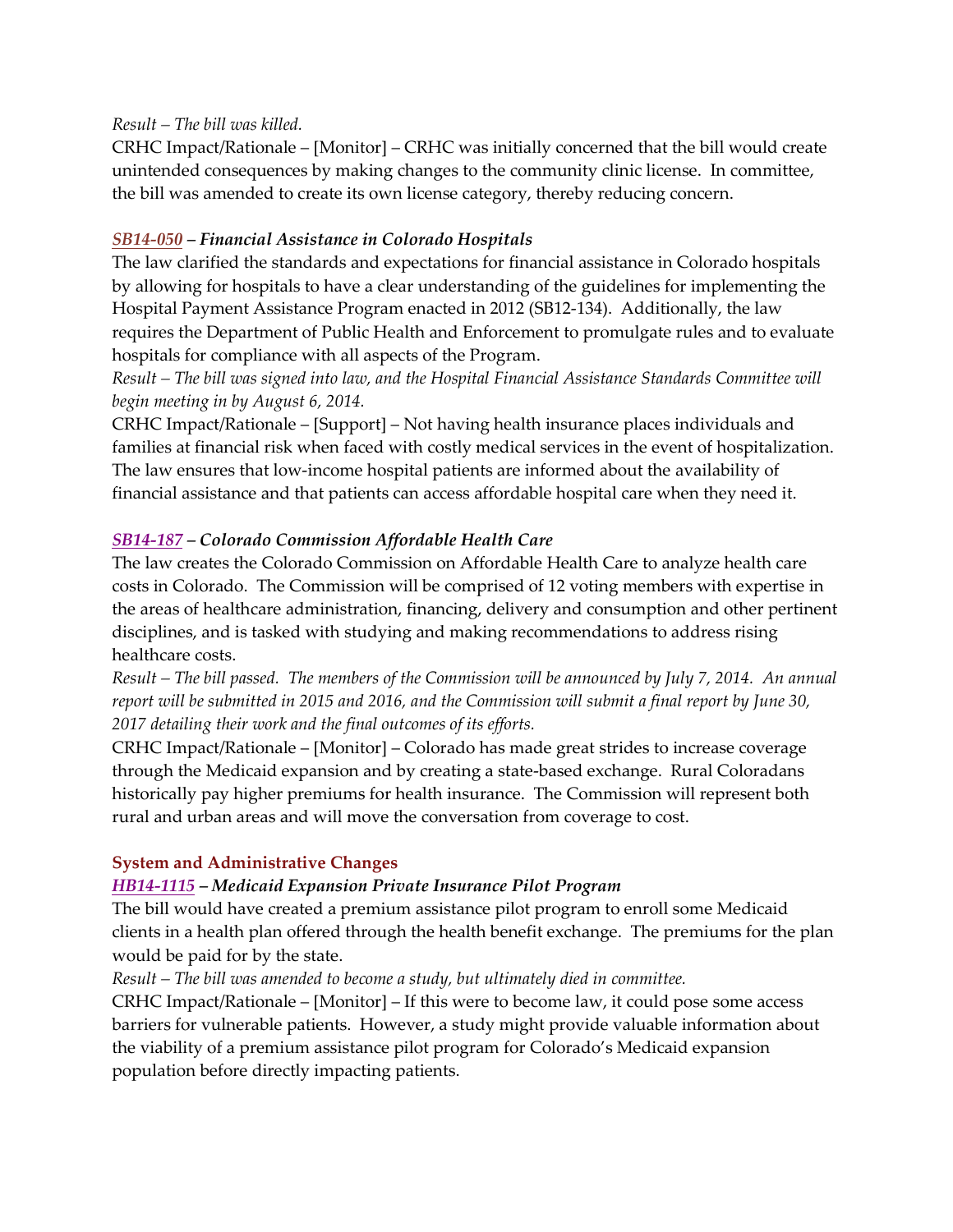# *[HB15-1283](http://www.leg.state.co.us/clics/clics2014a/csl.nsf/fsbillcont3/B40C81F74784059D87257C300005EC23?open&file=1283_enr.pdf) – Modify Prescription Drug Monitoring Program*

The law makes changes to the electronic Prescription Drug Monitoring Program. This includes: authorizing the State Board of Pharmacy to develop criteria for indicators of controlled substance misuse, abuse and diversion; allowing state departments to access the database for public health purposes and Medicaid patient care coordination; and authorizing the Department of Regulatory Agencies to develop a plan to reduce prescription drug abuse. *Result – The bill was signed into law. Everyone with a DEA registration and pharmacists must register in the database by January 1, 2015 and may authorize up to three designees.* 

CRHC Impact/Rationale – [Support] – In the past, several Rural Health Clinics reported their ability to enter the patient information into the database, as well as to pull information on patients, was challenged as a result of provider capacity. One modification enacted by this law allows prescribers to authorize up to three designees per account. This will allow ancillary staff to enter the information or run a report on patients, thereby increasing efficiency and improving the efficacy of the database.

# **Behavioral Health**

# *[HB14-1253](http://www.leg.state.co.us/clics/clics2014a/csl.nsf/fsbillcont/7DED9821E16FA74787257C300005FA8F?Open&target=/clics/clics2014a/csl.nsf/billsummary/A0E5348676FEA9F187257C0E005DA2A0?opendocument) – Recommendations Civil Commitment Review Task Force*

The bill would have consolidated the drug, alcohol, and mental health civil commitment statutes and revised definitions for "danger to self or others" and "gravely disabled." A pared down version of the legislation appeared at the end of the session when it appeared HB1253 would not pass (HB14-1386).

# *Result – Both HB1253 and HB1386 were killed.*

CRHC Impact/Rationale – [Monitor] – This bill would not have a direct impact on rural facilities, but it was a significant conversation at the Capitol during the session.

# *[SB14-088](http://www.leg.state.co.us/clics/clics2014a/csl.nsf/fsbillcont3/D1D11353A28C43A887257C360078DCC3?open&file=088_enr.pdf) – Suicide Prevention Commission*

The law creates a Commission to serve as the interface between public and private sectors in establishing statewide suicide prevention priorities in Colorado that are data-driven and evidence-based. The Commission will make annual reports with recommendations to the Governor.

*Result – The bill was signed into law and the members of the Commission will be named in October.*  CRHC Impact/Rationale – [Support] – Suicide rates are disproportionately higher in rural parts of the state.

# **Budget**

# *HB14-1336 – 2014-2015 Long Appropriation Bill*

The budget for Fiscal Year 14-15 beginning July 1<sup>st</sup>, 2014 totals almost \$24 billion, with \$8.7 billion from state General Funds and the remainder from Cash and Federal Funds. Some of the line items with the potential to impact rural providers and patients are listed below.

 Funding to cover certain legal immigrant pregnant women and children in Medicaid and CHP+